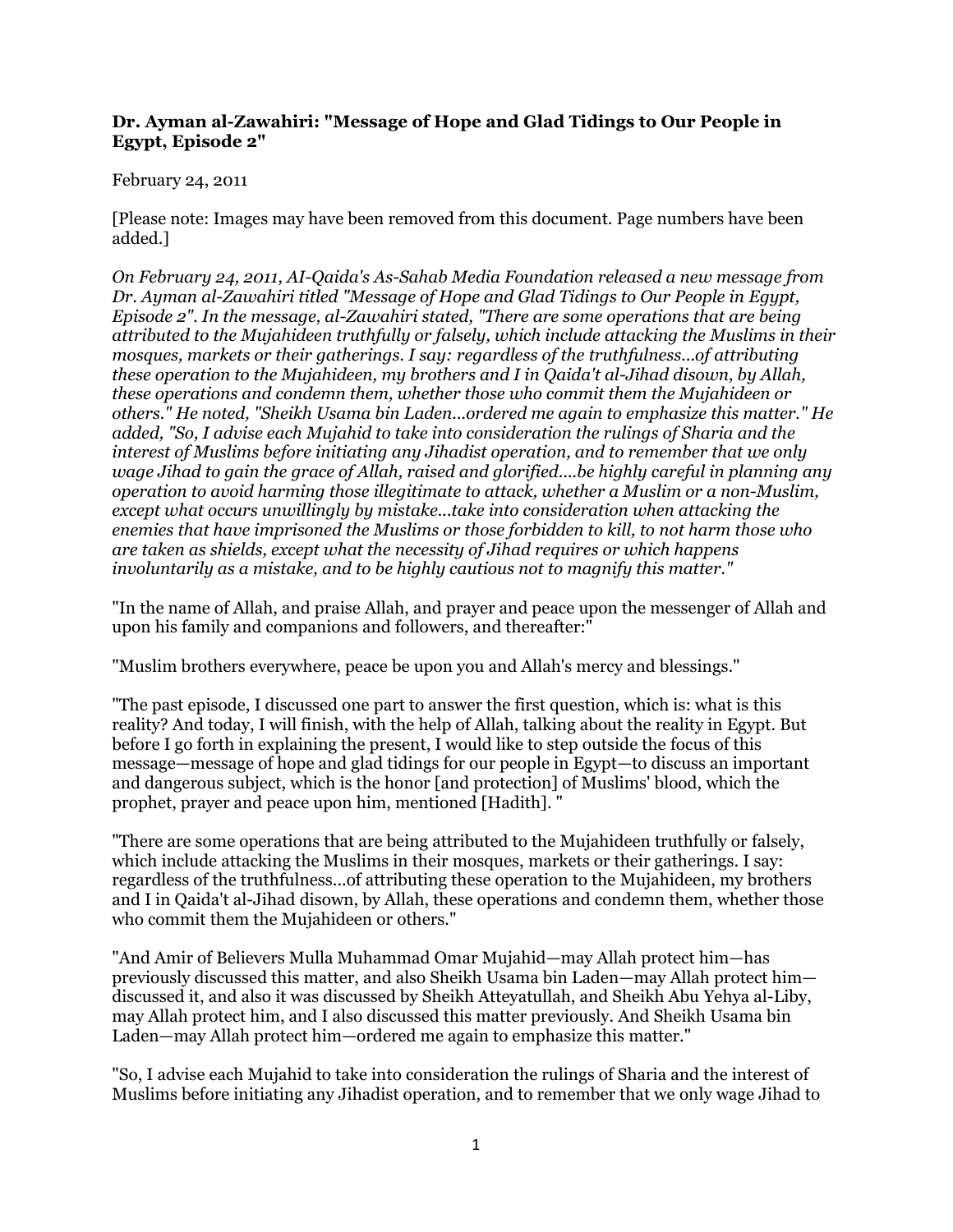gain the grace of Allah, raised and glorified. And the grace of Allah can only be gained by following His Sharia and abiding by its rulings, and to be highly careful in planning any operation to avoid harming those illegitimate to attack, whether a Muslim or a non-Muslim, except what occurs unwillingly by mistake...take into consideration when attacking the enemies that have imprisoned the Muslims or those forbidden to kill, to not harm those who are taken as shields, except what the necessity of Jihad requires or which happens involuntarily as a mistake, and to be highly cautious not to magnify this matter."

"I ask Allah to make our work entirely righteous and dedicated only to Him."

"And I return to the message of hope and glad tidings for our people in Egypt, and I spoke in the last episode on the present of the ruling regime in Egypt and I mentioned that it was the reality of deviating from Islam. And I spoke about the first face of corruption in this ruling regime, which is the ideological corruption. And I showed that the Egyptian regime is a secular, suppressive, extremist regime, and I showed how this regime became established and I mentioned that Egypt used to be an Ottoman province, and the Ulama there used to carry the duty of condoning the benevolent and prohibiting the malevolent, and I discussed the French campaign and I showed that it is campaign by a regime with secular ideology, Crusader spirit, and Zionist origins."

"And I spoke about adding the secular laws during the era of Muhammad Ali and his sons, and then I spoke about the English occupation of Egypt and I mentioned the stance of the biggest al-Azhar scholars and al-Khedaiwi Tawfiq and how they issued fatwa on him being an apostate. Then I spoke about the malicious way the English used to manage Egypt, and it is the method that's followed by our enemies, and especially the Crusaders, in managing the affairs of our countries until today."

"Then I mentioned that the English sought to corrupt the ruling regime in Egypt through establishing the secular nationalist state, which claimed of being a sovereign democratic state, while in reality a state guided by the spears and canons of the occupiers. And I mentioned that the English sought that through a number of ways; first of which is corrupting the legislative system, and today I begin, seeking the help of Allah, speaking about the second way the English used to corrupt the ruling regime in Egypt, which is offering it fake independence."

"When the English entered Egypt, they kept the regime of al-Khedaiwi Tawfiq and his government as a forefront that following by name [only] the Ottoman state. But, managing all the affairs were in the hands of the British envoy, and one of the most famous of those were Lord Cromer, who was assigned as a British envoy in 1883, and he stayed in this position for 24 years, and he practiced a variety of authorities as the real ruler of Egypt. And this is the same role that is being played by the American ambassador in Egypt."

"Cromer turned Egypt into a state dedicated to serve Britain in spite of the presence of al-Khedaiwi and the Egyptian government, which had turned into a tool to serve the British interests. And so, the lesson is not in having a government and to have for it a president or king, but the lesson is whether this government runs its affairs independently and freely, or a mask to serve the occupation forces, and whether this government, if it claims being an Islamic government like the Saudi Arabia, or a government that claims that it doesn't fight Islam like Egypt—is this government with its dependency on and submission to the will of the foreign invader a legitimate independent government or is it a government that allies with the foreign Kafir invader and subsequently holds no credibility? Are the movements that attribute themselves to Islam and the advocates who claim to electing Muslims; did those—if they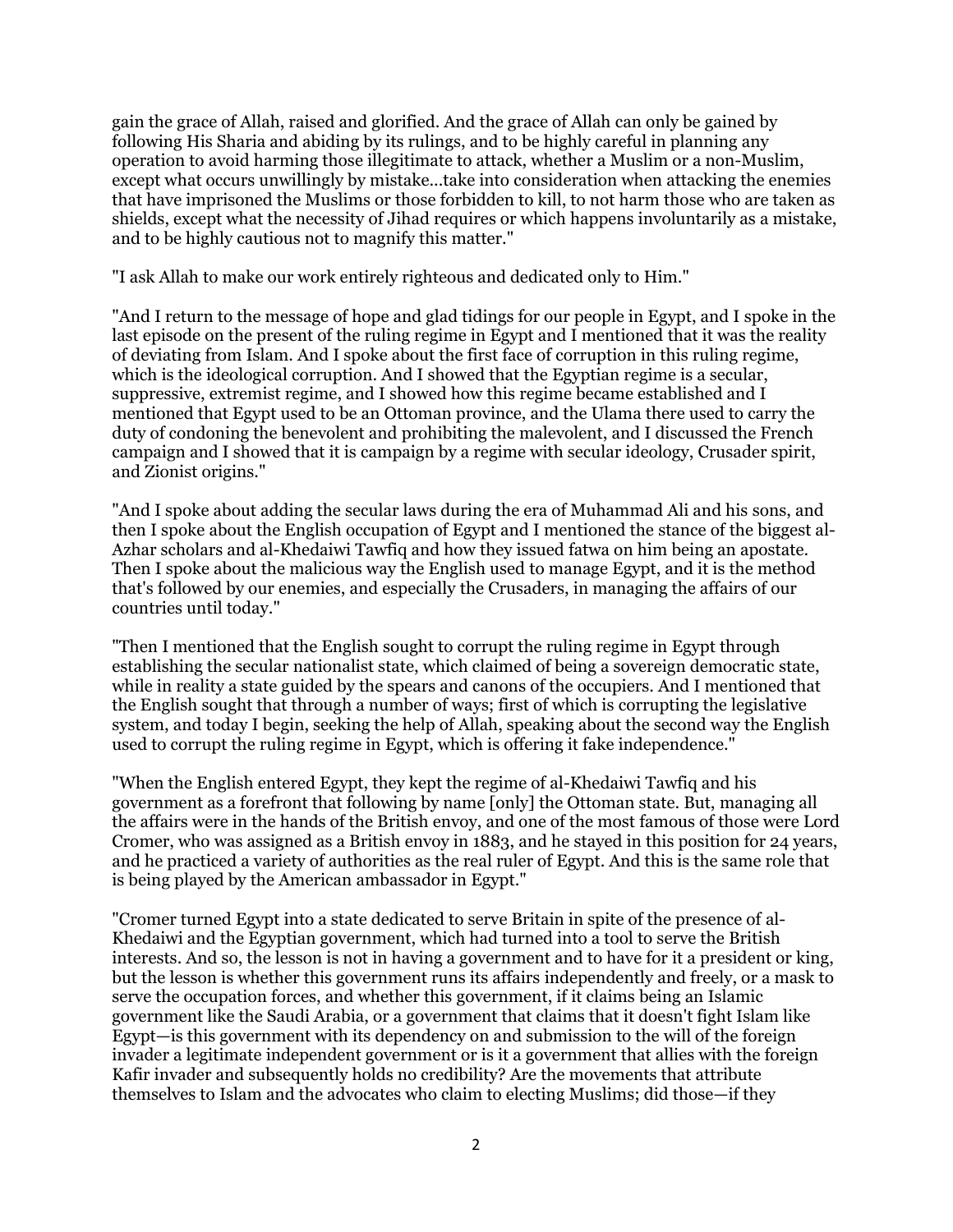recognized the legitimacy of these governments—carry out the duty which Allah obliged on them, or did they cheat and trick the Muslims? [Verses]"

"More importantly, we return to speaking about Cromer and the English rule over Egypt, as they turned its government into a tool to serve the British interests. And from the most significant examples on that is using the Egyptian army to destroy the Mandi Movement in Sudan. And in 1896, Britain launched a campaign comprised of a number of British and Egyptian teams led by Lord Kitchener, and after a number of battles in which the members of the Mandi Movement did well and expressed examples of bravery and heroism in facing an army more superior in regards to preparation and weaponry; after these battles, Kitchener with his British-Egyptian army faced the army of the Caliph Abdullah in the infamous battle of Karari in northern Omdurman in September 1898. And the British-Egyptian army, with their Maxim rifles and L.M. Field canons, were able to defeat the caliph's army that was armed with spears and swords. And the English splintering guns defeated the army of the Mandi Movement and killed 11 thousand and injured 16, while 48 men died from the British-Egyptian army."

"And the Battle of Karari requires a stand, even stands. What took place in al-Karari Battle keeps repeating until today, in our present time. Who helped the Americans in sanctioning Iraq? And who assisted them in attacking it? Who assisted them in invading Afghanistan, and who sanctioned Gaza? Who's chasing after the Mujahideen, and torturing and killing them on behalf of America? Aren't they the corrupt regimes in Egypt, Saudi Arabia, Yemen, Iraq, Jordan, Pakistan and Algeria? Did not these regimes and others offer support to the Americans and the Westerns in their new Crusade campaign against Islam in the name of 'war on terrorism?"'

"What the Egyptian army did in Karari under the leadership of Lord Kitchener is the same thing the Egyptian army does today under the leadership of Hosni Mubarak. The Egyptian Army that killed the Mandi followers in Karari is the Egyptian army that sanctioned Iraq and the same one that provided the invading forces in Afghanistan and Iraq with supplies and fuel and opened its ports and airports for the jets and the soldiers of the Crusaders, and opened the Suez Canal for their fleets that have been carrying out destruction on the Muslims in Afghanistan, Pakistan and Iraq. The faces and the names changed but the facts and the miseries and betrayal remain. The white Kitchener is gone and along came the 'brown Kitchener.' This is one."

"The second: what happened in Karari has been repeated and continues to be repeated around our Islamic World for almost two decades. Throughout the Islamic World, the invading Crusader forces in their imperialistic Crusade campaign faced heroic resistance, but superiority in weaponry won the battle for the benefit of the invading Crusaders. So, why did we leave behind the arts and sciences of war, and why did they advance ahead of us? A question that's highly dangerous because it summarizes the causes for us being defeated, occupied, and enslaved by the western, Crusader and Zionist forces."

"We stayed behind for many reasons, and I hope Allah will facilitate for me to discuss in another chance, and they include our weakness, our political corruption that diminished our power through internal clashes, and destroyed our economy; and from those, avoiding mistakes in the subject of speech and engaging in deviational mysticism and myths, through which we lacked studying natural sciences. And from those, the Western control over us and our resources and wealth, and subsequently forbidding us from any correct usage of them to advance and build self-sufficiency."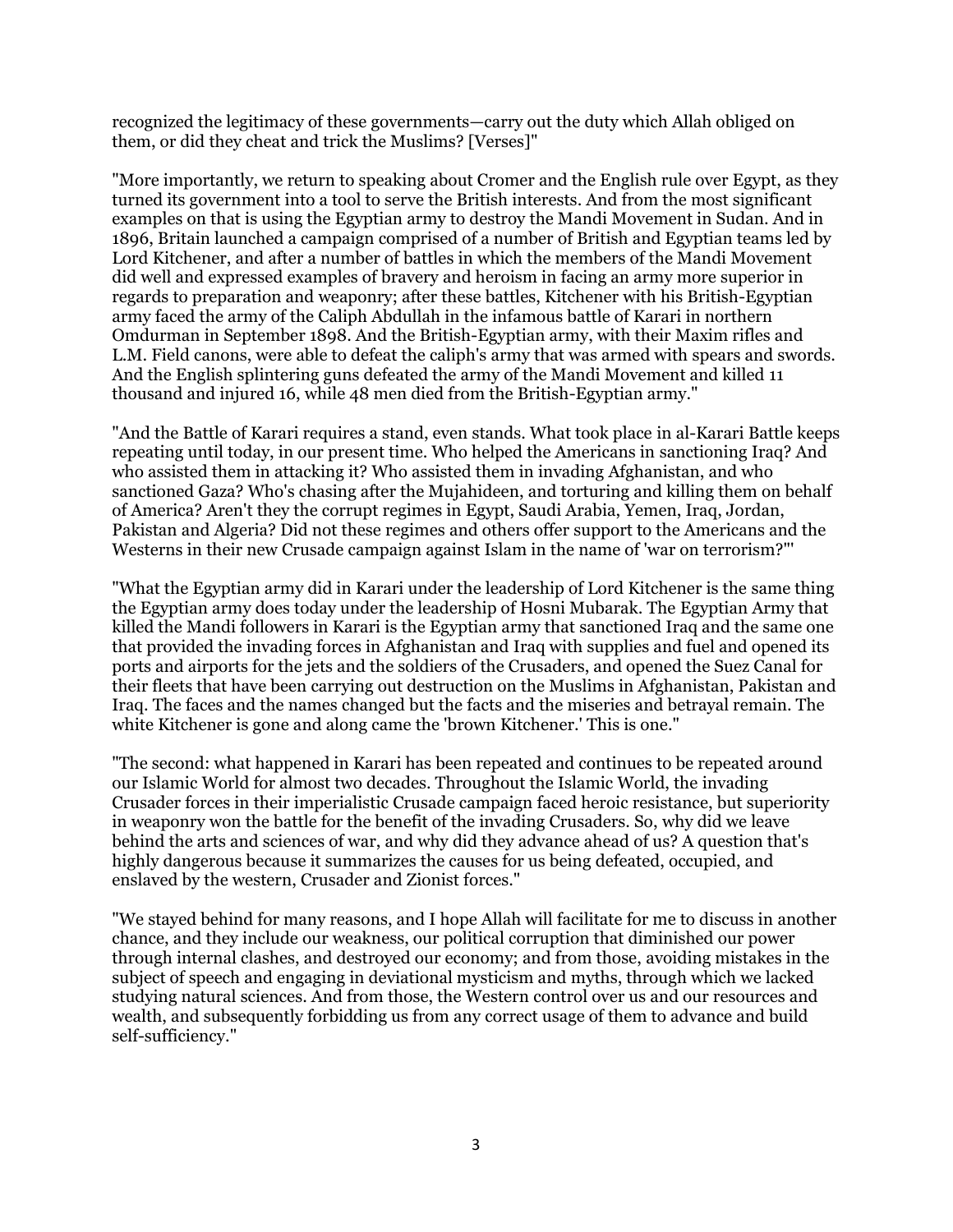"In summation, we will not catch up with the West in its technological advancement at this stage...as it exceeded us in development by and large for many reasons that must be studied to answer the previous question: why did we stay behind and why did they advance ahead of us?"

"But what concerns me in order to be brief, I will discuss another question, which is: how can we pass over this gap that is between us and the Western world? The disparity between them and us is tremendous in the technological sector, and consequently in the military sector. And if we continue using what it [Western world] enforces on us, of weapons and methods and battlefields, then we will remain slaves, and it will enforce on us its whip and authority using its military machine."

"If we at this stage cannot produce weapons that are parallel to the Crusader's weapons, then we can damage its complex economic and industrial systems, and hemorrhage its power, which fights without belief until it runs away."

"And so, the Mujahideen had to invent new methods that do not occur on the mind of the West. Examples of this kind of brave, heroic thinking include using a plane as a mighty weapon, like what happened in the blessed battles of Washington, New York and Pennsylvania."

"Also, from the outcome of the collapse of the Mandi state in Karari battle establishing double governance in Sudan. This double governance, which until today leaves behind its wicked traces on Sudan, and by which understanding the problems of Sudan in general and the problem of the south in particular cannot happen except by studying it." "The double governance in short stems from the agreement dictated by Cromer for rule of Sudan, and it was named the Anglo-Egyptian co-governance agreement, and it entailed that the British would elect a general ruler of Sudan, to be appointed by Egypt's Khedaiwi, and it was co-governance by name but British in practice, and it continued for almost 60 years. And during the period of the double rule, the British made southern Sudan a closed region."

"Under the law of closed regions, it prevent the entry of the northern Sudanese and the Egyptians in except on formal missions and with special permissions, while it guaranteed absolute freedom for the Europeans to enter the south and walk around it. And it forbade the southerners from following the northerners in their dress or lifestyle, and the south became emptied of Arabs and Muslims, and the Arabic language became rejected and Islamic names were disallowed and communication became limited to the English language, and the Islamic norms and rituals were fought, and the government intensely punished everyone caught speaking Arabic or conducting Islamic rituals, while the way was wide opened for missionary activities, and with that the law seeded the seed of separating the south from the north."

"And with the rise of World War I and Turkey's declaration to enter the ranks of Germany, Britain declared Egypt as a British protectorate in 1914, and it fired al-Khedaiwi Abbas II, and it gave the rule over Egypt to his uncle Hussein Kamel and gave him the title of Sultan in an attempt to delude the public opinion over Egypt's independence from the Ottoman rule, and with that it [Egypt] cut off the formal relationship with the Ottoman state."

"And through a British attempt to contain the popular outrage on the verge of the First World War, Britain declared in March 1922 Egypt as an independent kingdom, ruled by King Fouad I, but Britain reserved its right to interfere in the Egyptian affairs if its interests became threatened. Meaning, it took with its left hand what it had offered with its right. And with the elevation of hostilities towards the Second World War, Italy invaded Abyssinia (Ethiopia) in 1935, which threatened Britain's mandate over the north and east of Africa, and Britain began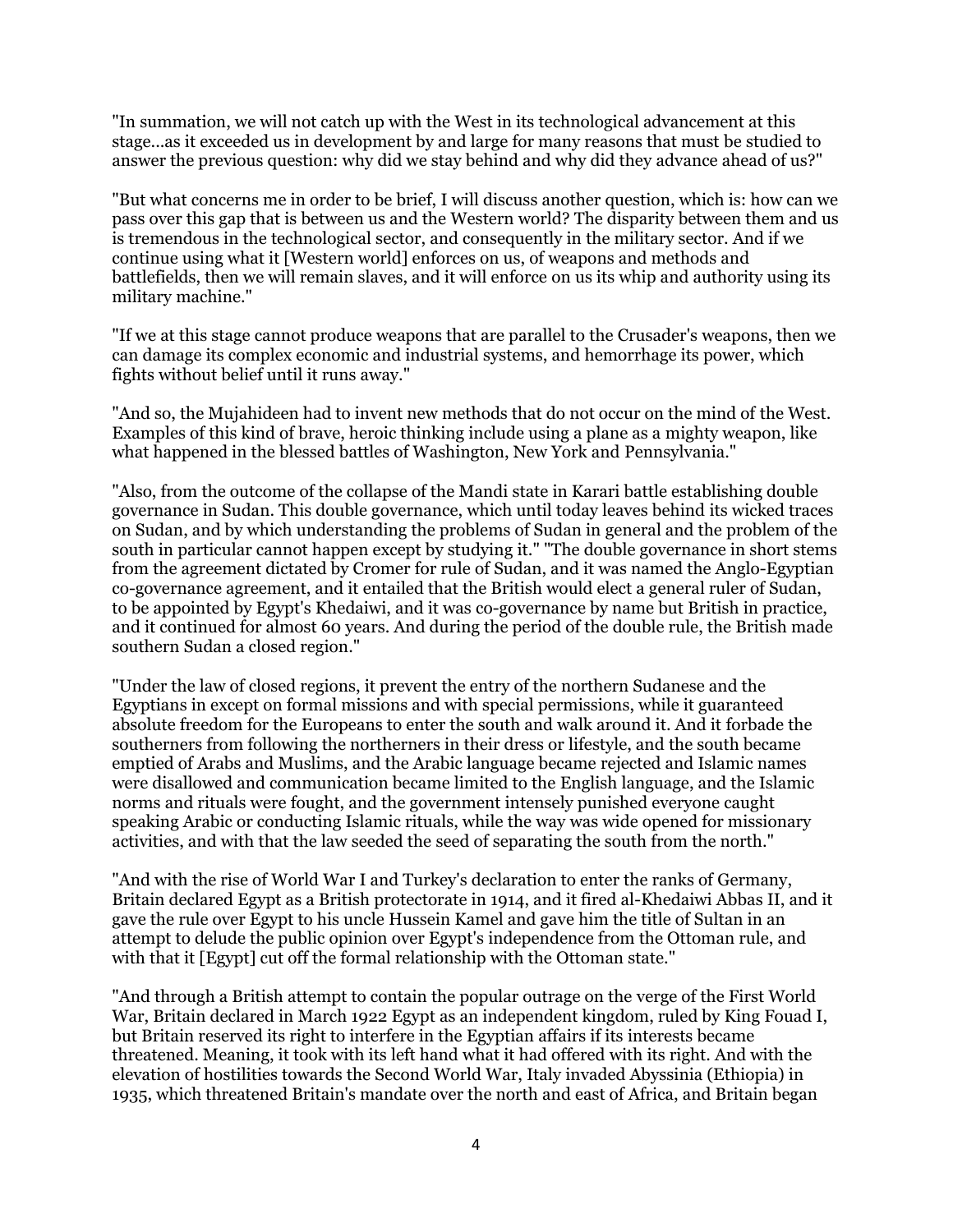negotiating with Egypt to have an agreement that would preserve Britain its interests. So the English came with a delegation to rule and they held with the delegation's government an agreement on 1936, which dictated a military British-Egyptian alliance, and it allowed Egypt to enter the League of Nations and open its autonomous embassies outside, and it gave Britain the right for its forces to remain in the Suez Canal as long as it wouldn't exceed 10,000 soldier in the time of peace."

"Thus, from the brief details of the past, it becomes clear that Britain was the practical ruler throughout its years of occupying Egypt, and its interests were dominant, but it covered that with layers of false sovereignty for the Egyptian government. And it is the same policy the western Crusader forces, led by America, are practicing against our Muslims Ummah in most of the Muslim homelands, false independence and practical dependency."

"As I mentioned before, one of Britain's methods to corrupt the rule in Egypt is corrupting the legislative system and offering Egypt fake independence. And here I point to a third method from Britain's methods [used] to corrupting the rule in Egypt, which is founding the nationalist state in it. Britain sought to crush the Caliphate state for the nationalist states in general, and it sought to turn Egypt specifically to a pan-nationalist state. And from the ways it used to crush the Caliphate State is that it erected the Sharif Hussein bin Ali—the Honorable of Mecca—to declare the revolution against the Ottoman State using British weapons and money, and he declared the Arab Revolution against the Ottoman State in 1916. And in the same year, Britain signed Sykes-Picot agreement with France and Russia to divide what remained from the Ottoman State. And from the way it used is holding protection agreements with the rulers of the Gulf and Kuwait and Abdulaziz Al-Saud, and in the first episode [of my message] I pointed to some of those agreements."

"Also, from its [Britain] ways is taking Palestine from the Ottoman state and offering it to the Jews. And the story of Britain action to take Palestine from the Ottoman State and giving it to the Jews is a long story that goes back to the 19th century. But, the most significant example on Britain's determination to do that may be the infamous Balfour Promise and then withdrawing from Palestine and handing over control over it to the Jews."

"As for Britain's hunt for establishing the nationalist state in Egypt, I previously noted that Egypt was practically split from the Ottoman State with Britain's occupation of it, and it split officially from the Ottoman State in the First World War and mandate was enforced on it. Britain wasn't content with that, so it split Egypt from Sudan under the co-governing agreement of 1898, and then it sought to divide Sudan according to the law of closed off regions."

"And this Western Crusader policy in crushing and dividing the Islamic World remains in effect until today. Iraq is being divided to three parts: a Kurdistani north that has become practically independent, a Sunni center and a Shi'a south. As for Sudan, its south has been split from its north, and plans are in to split what remains of it through supporting the separatists in Darfur and Nuba Mountains and the eastern regions. As for Saudi Arabia, they're planning to divide it to three parts: eastern, middle and western. As for Egypt, they hope to divide it to two parts: Coptic in the south with the capital-to-be Asyout, and Muslim in the north, and that will be through supporting the Orthodox minority in it, crying over the injustice it is facing and ignoring the aggression its church engages in against the Muslims."

"And before concluding, I would like to discuss this important and dangerous matter, whose danger is elevating and whose flames are rising everyday in Egypt, which is the matter of transgressions of the Orthodox Coptic church, and its encroachment, and its transformation into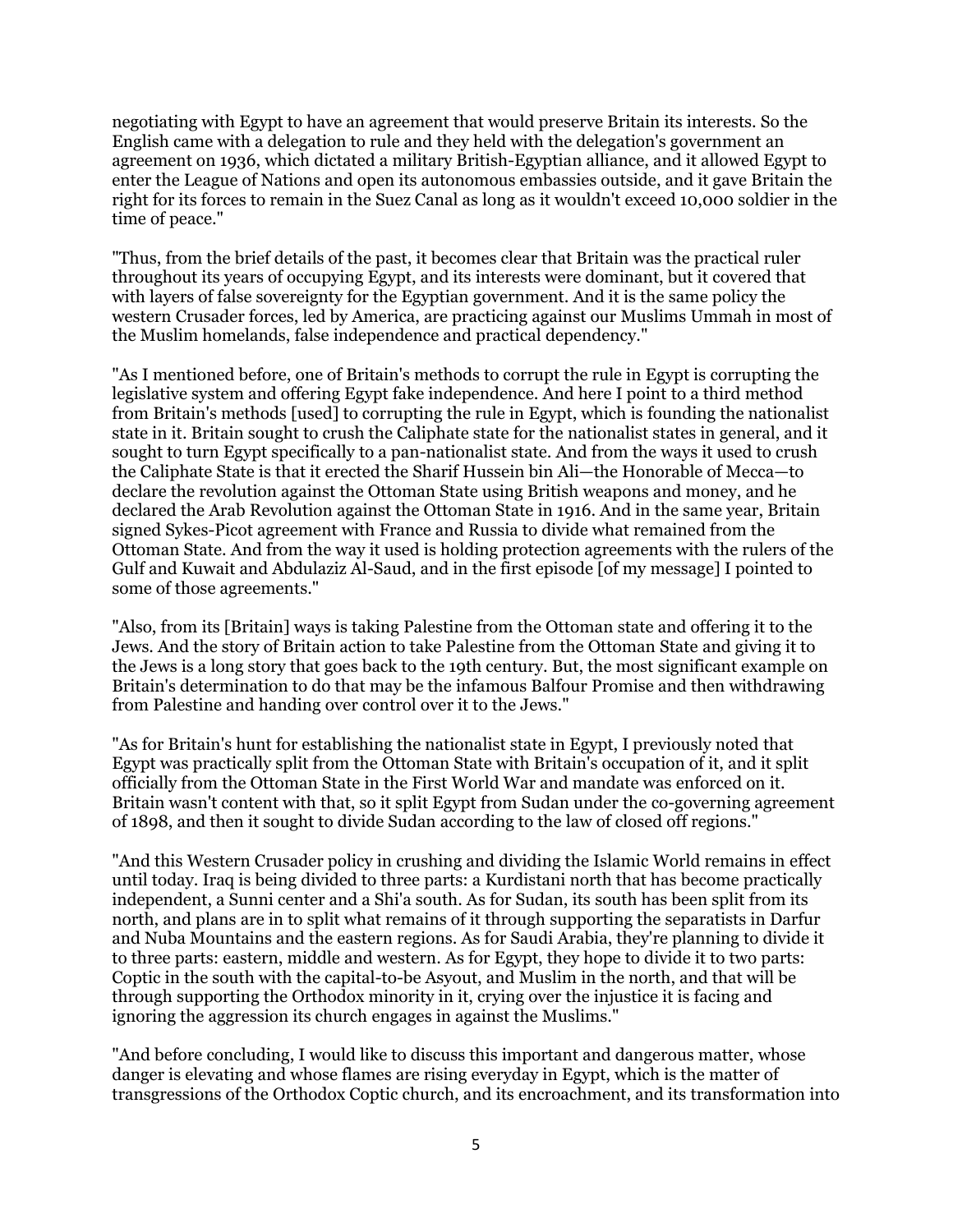a government within a government, or, if you wish to be accurate, a government above the [Egyptian] government. And from the outcomes of such encroachment were the bombing incident that took place in al-Qiddissin Church in Alexandria."

"In the beginning, I would like to clarify that Qaida't al-Jihad group (al-Qaida) has no connection to the bombings that occurred in al-Qiddissin Church in Alexandria. And the governmental forces, the church trumpets and the secularist gatherings are trying to illustrate the situation in Egypt as if it reached its final stages with the bombing at al-Qiddissin Church in Alexandria. While, truthfully, the events remain ablaze because the aggression of the Orthodox Coptic Church remains continuous. The Coptic Church did not show what happened to Wafaa Qustantin and it has not released Camelia Shehata and it has not spoken about the fate of others who were mentioned by the media outlets and the Internet websites, and Allah only knows about those who were not mentioned. The situation remains hot and flamey, and unfortunately those who set the situation ablaze are crying today for igniting it; they are avoiding taking responsibility and appearing innocent."

"And the first of those responsible for setting the situation ablaze is the leadership of the Orthodox Coptic Church, led by Nazir Gayed, known as Anba Shenouda III, who took control of the papacy in the beginning of the seventies. And ever since, he has not stopped seeking to spread his belief that Muslims had occupied Egypt and that they must be removed from it like they were removed from Andalusia. And that it is the right of the Orthodox Coptics to establish their sovereign state. And he has not stopped supporting and organizing the Coptic Diaspora to outcry the injustices the Coptics in Egypt are facing—as they claim. And this role of Nazir Gayed—or Anba Shenouda spoke about it many secularists and those who don't associate with al-Qaida, even before al-Qaida was born. Muhammad Hasanein Haikal pointed at him in his book 'Fall of Anger'; Qadhi Abdel-Ghaffar Muhammad pointed to him in the details of his rulings in the Big Jihad Case [in Egypt], and tens of writers, journalists and analysts—who do not associate with Qaida't al-Jihad Organization—followed them: from them some who oppose the Islamic thought in the first place, and even from them are Orthodox and non-Orthodox Coptics."

"Anba Shenouda's aggression and his assistants' exceeded its limits against the Muslims' feelings and honors ever since the events of the Red Corner until today, and the list is long. And there is no need to bring that back. But, who forgets how the Christians act stronger and threaten [others] using the Americans, and who forgets the 'I was blind but now I see' play that was performed on the theaters of Mar Gerges Church in Alexandria in 2005—and I am unsure whether it is the same church the bombings occurred in or not. And who can forget the thousands of DVDs of the play that were handed out and caused the protests that followed? Who from us would forget Shenouda and his church support of Hosni Mubarak during the last presidential elections? It brought back to mind the medieval church's alliance with the emperors and kings in oppressing the populaces, which led to the French Revolution and the West's condemnation of the church."

"Anba Shenouda who claims that the Holy Spirit transcends upon him and guides him, agrees with and gives oath of allegiance to the biggest Arab Zionists and the biggest corrupt and corrupting rulers of Egypt. Who would forget how Anba Beshoi, representative of Shenouda, insulted the Qur'an, and claimed that Muslims in Egypt are just guests? Then it went off limits with the Christian females who became guided [converted to Islam], and for whom Shenouda established inspection courts and torture and brainwashing prisons. Just as Anba Aghabios has declared—bishop of Mouwas Church—that Camelia Shehata, 'her mind was under foul play,' and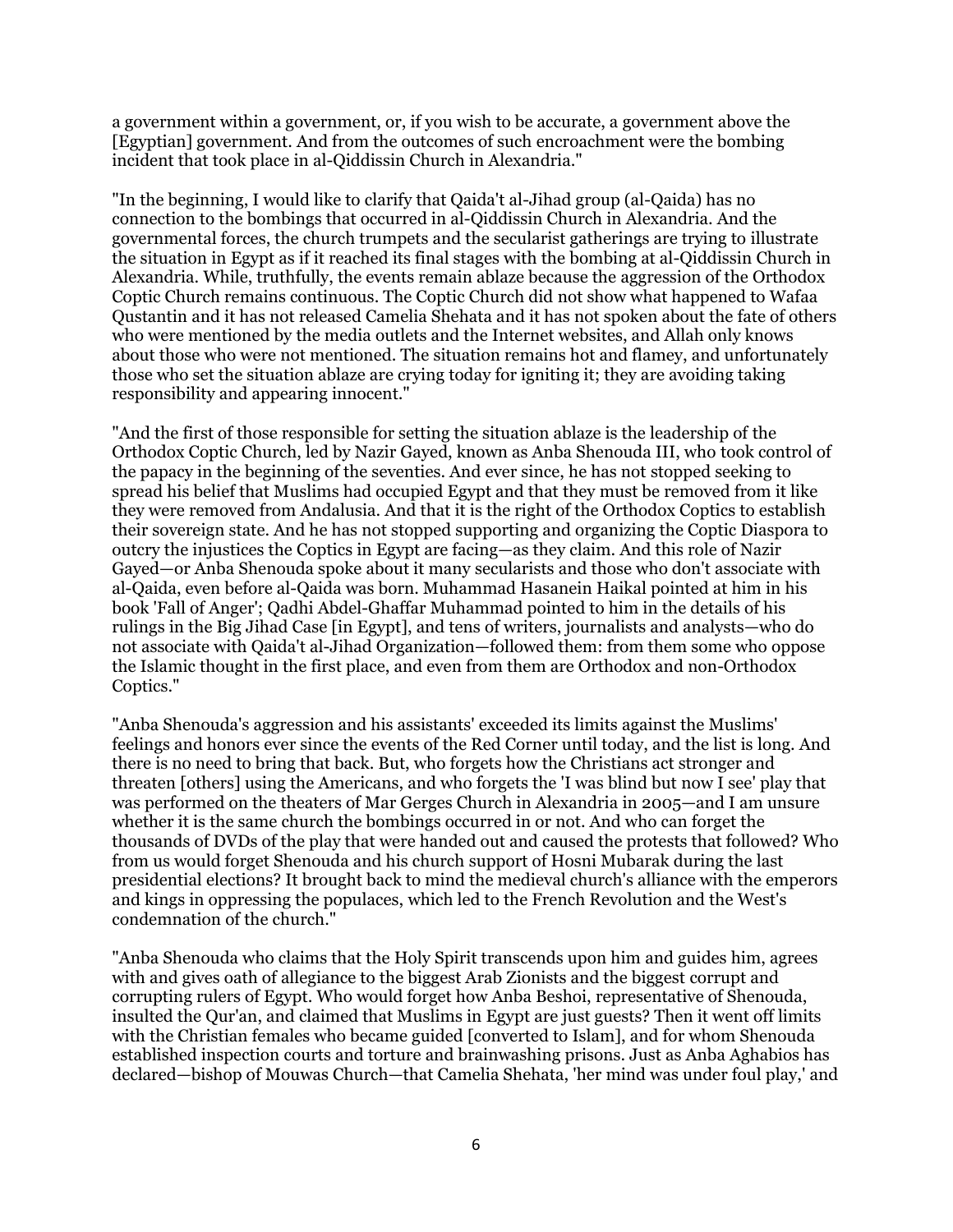that they cannot show [the public] either her or Wafa' Qustantin, until 'we fix them,' and that she underwent 'brainwashing' and the church conducts washing for the 'brainwashing."

## [Poetry on Jesus]

"The second of those responsible for igniting the situation is Hosni Mubarak's regime—the biggest of the Arab Zionists, in whom Shenouda found his golden chance. Shenouda had realized Hosni Mubarak's incapability and psychological complex when he saw him saving the ruling chair for his son and investing highly in it. So, he [Shenouda] continued to pressure him [Hosni] by threatening him to have America intervene in every crisis. So, Hosni submitted and he keeps submitting [to Shenouda]. [President] Sadat—despite his misguidance, betrayal and cooperativeness with the Americans—did not bear that Shenouda interfered in his authority and he [Sadat] fired him from the papacy and enforced on him forced residency [or house arrest]."

"But Hosni Mubarak is more misguided and a bigger traitor. And each of them is a traitor and a sinner. So, he [Hosni] inflated his might and power against the people of Gaza, and submitted and surrendered to America. Hosni Mubarak, with his stupidity, ignited the general Islamic sentiments in Egypt, even in the entire world, by using the national intelligence forces to capture the converted [previously] Christian females and hand them over to go to the torture dens in Shenouda's churches. And Hosni Mubarak continues to provoke the Islamic sentiment in general with the torture and unjust campaigns his intelligence forces have launched, and whose victims and martyrs began falling one after another so the Orthodox Church could be satisfied and until America is content."

"And the first one they announced was the martyr, as we consider him, al-Sayyed Hilalmay Allah have mercy on him—and we do not know who will be the last one!" "I ask Allah to cover the martyr—as we consider him—and the rest of the martyrs [resulting] from the biggest Zionist Arabs, with His mercy. And I direct my condolences to the family of the martyr, as we consider him, and the rest of the martyrs [resulting from] of the campaign of the corrupt Egyptian regime, which Shenouda gave an oath of allegiance to in the last presidential elections."

"The third participant in igniting the crisis and elevating the events is the Sheikhdom of al-Azhar, which is enforced upon its [Ashar's] lions with the state's power and threats. The Sheikhdom of al-Azhar that has been enforced on its own lions turned the personnel of the Islamic Public Relations office into informants for the national intelligence forces. And the national intelligence forces transformed into a security services association for the Orthodox Church. The Sheikhdom that's enforced upon the lions of al-Azhar has opposed the Qur'an clearly and brazenly. [Verse]"

"The Sheikhdom of al-Azhar that operates for the state intelligence forces said to return them back to disbelievers. [Verse] Al-Azhar Sheikhdom that receives instructions from the state security officers says for them [converted females] to figure out their problems."

"The fourth participant in igniting the crisis is the corrupt DA and the Judiciary branches that oppress the simplest of people and the Islamic currents, and they participate in faking the elections, while stand as silent as the grace over what they receive of complaints and tips on the [possible] murder of Wafa' Qustantin and the disappearance of its sisters in the Orthodox Church torture dens."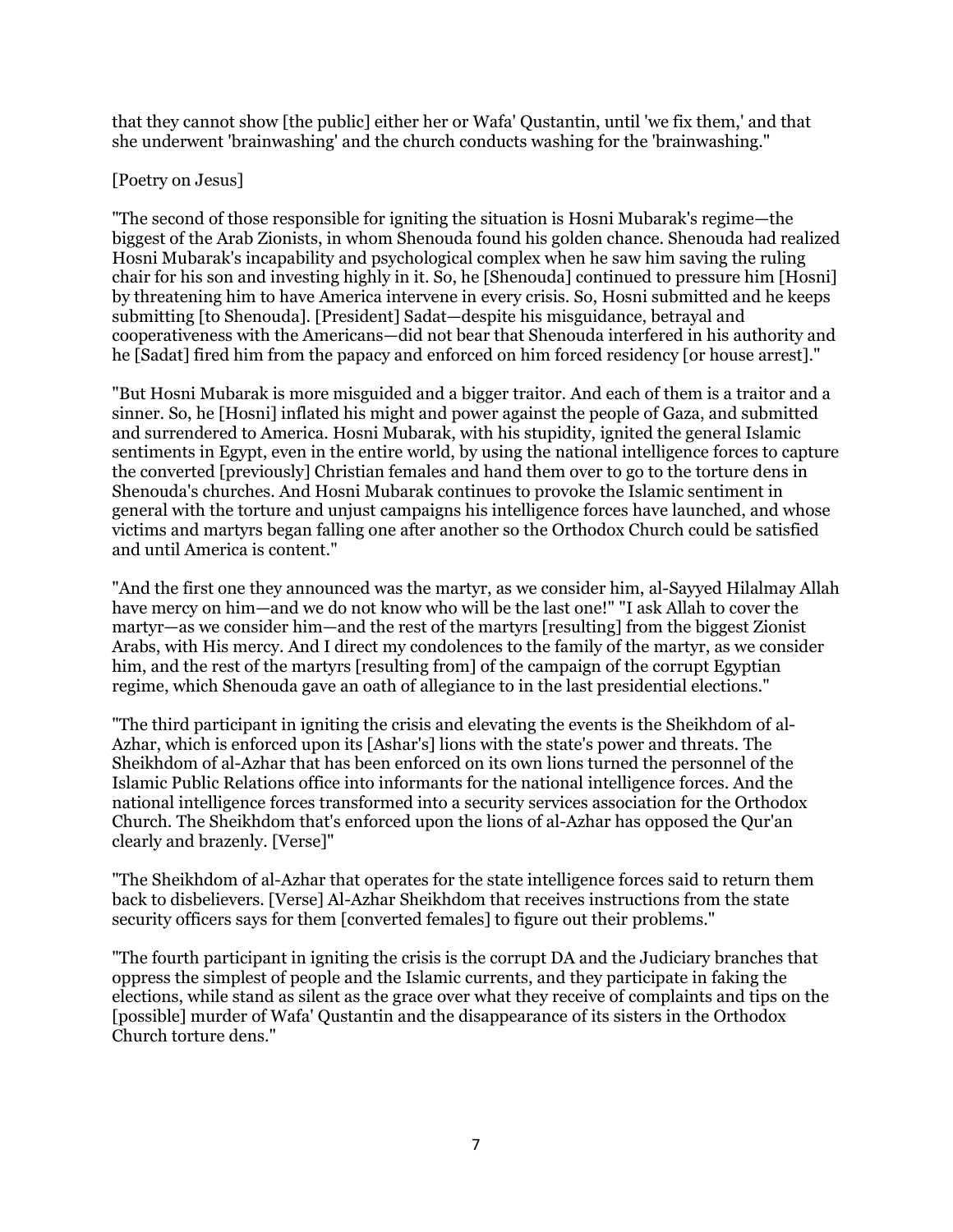"And the fifth participant in igniting the crisis is the American Administration with its repulsive behavior in supporting the Orthodox Church and encouraging it to empower and seek separation."

"Reports by the U.S. State Department on human rights and religious freedom avoids paying attention to the jails of the Orthodox Church and what goes on in there, and the fate of the male and female converted ones, whose number Allah only knows."

"All of those participated brazenly and with disregard in provoking the general Islamic sentiment, and they dealt with it as if it was an immobile corpse and a lifeless objects."

### [Poetry]

"This blazing, provoked, general Islamic sentiment was wider, bigger and more general that al-Qaida or the Mujahideen. Those who went out in the protests weren't mobilized by al-Qaida, and the advocates who were enraged weren't pushed by the al-Qaida, al-Qaida did not collaborate with the writers and journalists who wrote and spoke."

"Thus, I send my speech to everyone who has a brain from the Orthodox Coptics, and I say to them:"

"Do you not have any rational? Why all these provocations of Muslims? Aren't we neighbors in one nation? Why do the heads of your church and some of your brothers display power using the American invaders, who will leave like the French had left and along with them teacher Yacob? We lived amongst you and we will live with you until Allah wills, and Allah commanded us to distinguish between those who are hostile to us from the non-Muslim and those who aren't hostile, so why do you stand in the ranks of those who are hostile to us? We do not to start our battle with you, and I repeated this more than once in my statements and in my book 'Acquittal' [or 'Disownment']"

"We are occupied with our battle with the Crusader West and the Zionists and their cooperatives, so why do you shove yourselves with them? Before me Sheikh Usama bin Laden may Allah protect him—assured that we will not ask you to help us in removing the Western invader and the Zionists from our countries, but at least do not use them to empower yourselves on our expense; what have you gained, then, from igniting the Islamic sentiment? You have become threatened in Egypt and in the entire world, so do you expect that America and the West would protect you while they are incapable of protecting themselves? They are gathering their luggage and preparing to leave Iraq and Afghanistan."

"Isn't there from amongst you people who are rational, wise and insightful who would stop your manipulative brothers and warn them from the outcome of using the West and the Americans for domination over the Muslims?"

"This is my advice, and it is up to you to consider it before it becomes useless."

"And also my advice to the Muslims in Egypt in particular and the Islamic countries in particular, to consider two matters:"

"The first, to distinguish between Christians just as the Holy Qur'an has taught them [Verse]. There are Christians who are very careful to strengthen their relations with the Muslims, and there are Christians who do not tolerate the Crusade-Jewish occupation of the Arab and